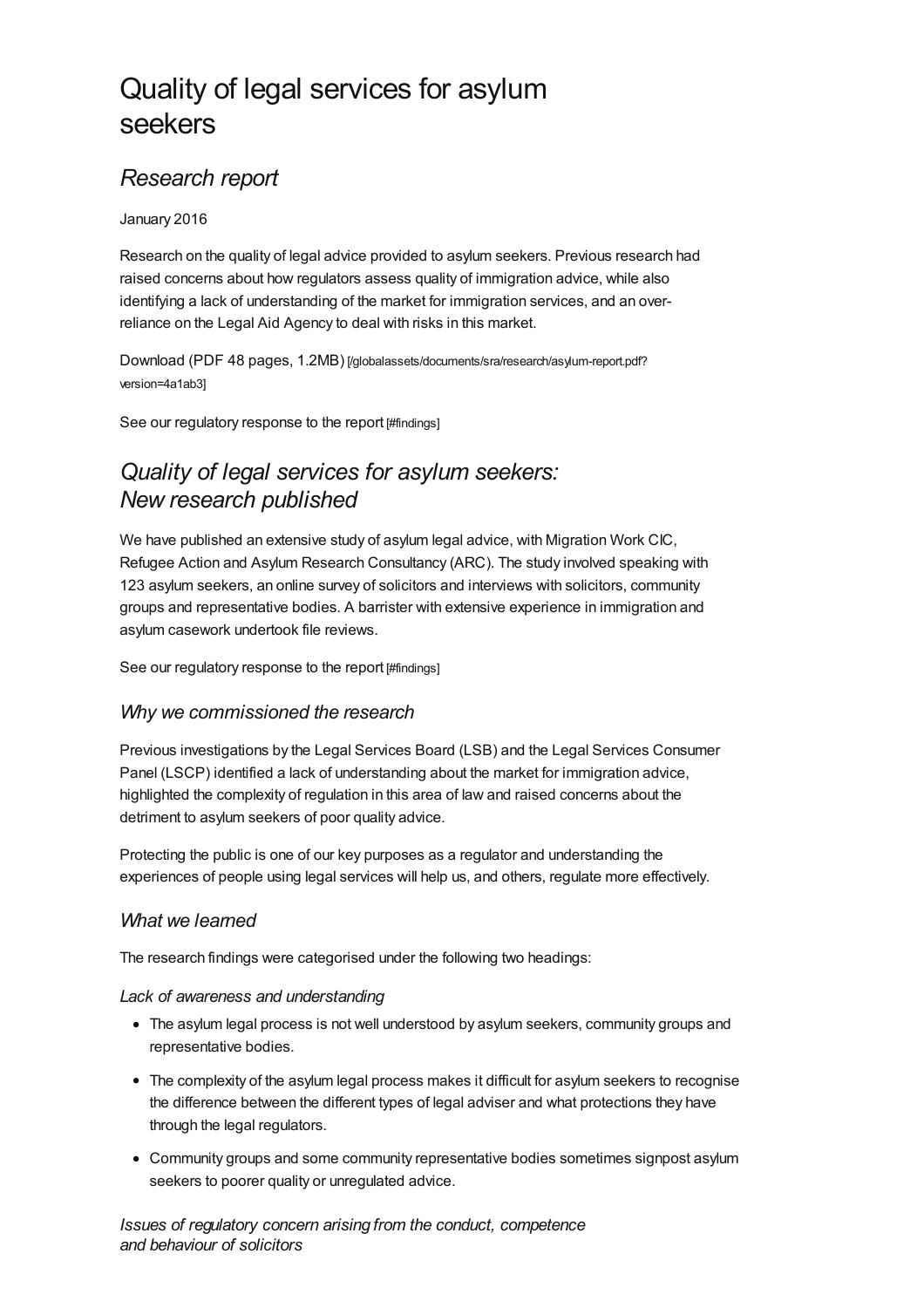- Questions were raised about how clients are introduced to solicitor firms and solicitors' association with interpreters.
- Asylum seekers and solicitors identified instances of a lack of knowledge relating to the specifics of an asylum seeker's case and the law underpinning it.
- Concerns were expressed about the competence of solicitors undertaking appeals.
- Solicitors sometimes lack the skills to obtain and record sufficient, relevant information from asylum seekers.

#### *What we will do with these findings*

We will be working collaboratively with a number of organisations to raise awareness of the asylum legal process and expectations of the standard of service provided by solicitors.

We will undertake further work to look into the nature, extent and impact of the concerns outlined above. That review will be undertaken by our Thematic Team - a team of senior staff who engage closely with law firms and solicitors.

### <span id="page-1-0"></span>*Regulatory response to the findings of the 'Quality of legal services for asylum seekers' report*

Our research into the quality of legal advice for asylum seekers has found many examples of good solicitor practices and behaviours. We also uncovered a number of issues and practices that require further investigation and engagement with solicitors and other key stakeholders.

Asylum seekers requiring legal advice and support are particularly vulnerable and are often fleeing torture, imprisonment and death. Our regulation places a specific requirement on solicitors to meet the service needs of vulnerable clients. The consequences of getting it wrong can be tragic and we will work with other organisations and law firms themselves to tackle any issues and to help improve the services they offer.

#### *Issues of regulatory concern*

The report found issues of regulatory concern about the conduct, competence and behaviour of some solicitors, including:

- Lack of skills needed to obtain and record sufficient, relevant information about an asylum seeker's case;
- Lack of knowledge about the law underpinning the specifics of an asylum seeker's case; and
- Insufficient experience and competence in carrying out appeals work.

We also identified shortcomings with the practices of some interpreters when introducing clients to solicitors.

#### *Regulatory action we are taking*

We are currently investigating a number of serious allegations and issues. These include broad competence issues such as those outlined above but also concerns about firms who have made applications for Judicial Review of asylum decisions that have been judged to be without merit.

In light of the issues found in this research and through other sources, we have started a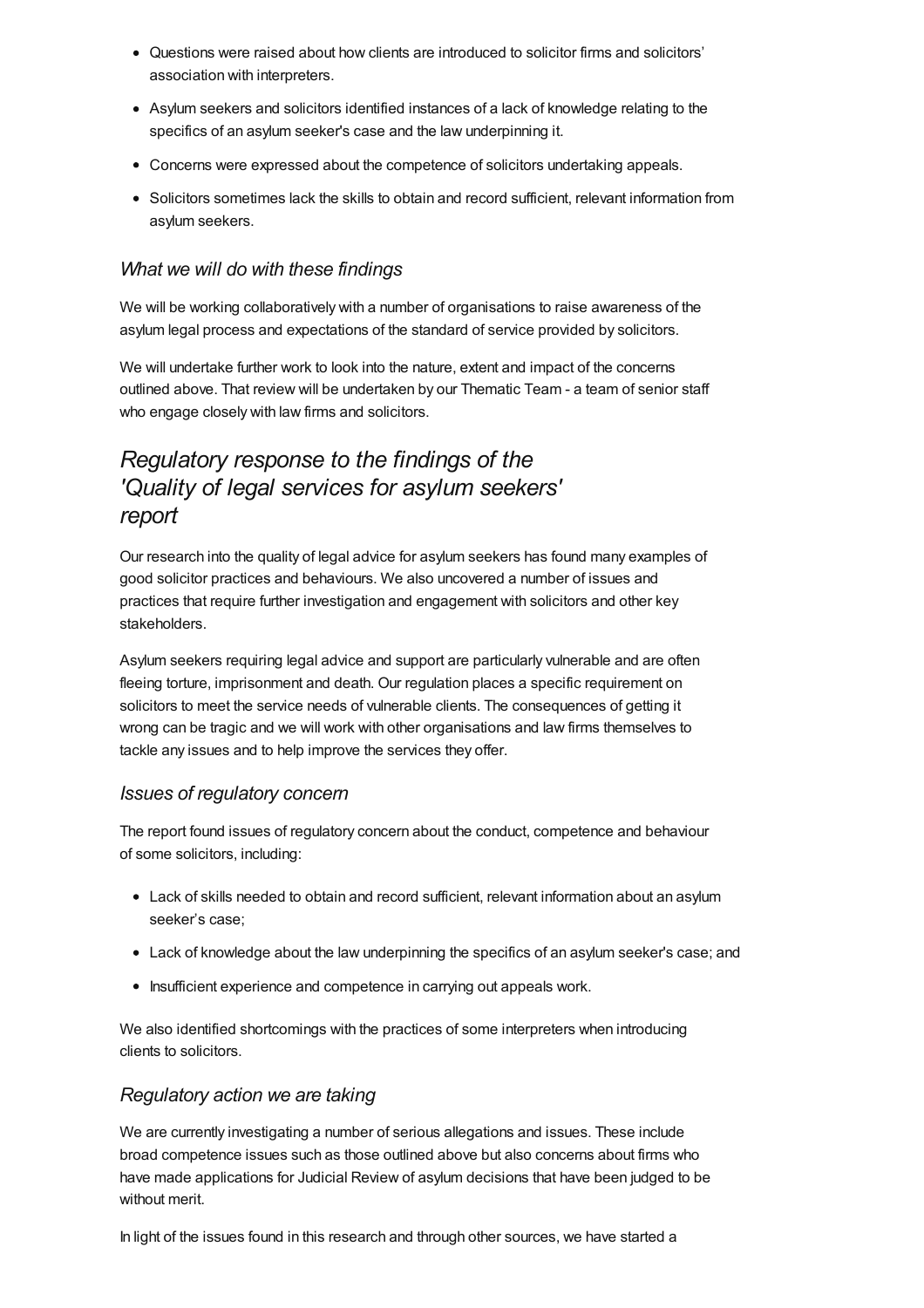thematic review of asylum legal advice. Through this, we will determine the nature, extent and impact of the issues of regulatory concern that have been identified.

The aims of this review are:

- To review the practices and behaviours of solicitors and their firms in their conduct of asylum cases and look at what systems and controls they have in place to ensure a competent service is provided;
- To raise awareness of the issues we have identified regarding competence and ethical practices to help firms recognise and address any such issues in their own practice;
- To challenge poor behaviours and practices and bring about process change and improvement;
- To identify whether any firms have breached their regulatory obligations and take regulatory action, where appropriate; and
- To identify whether there are systemic issues that may require policy or rule changes.

### *Issues about the lack of consumer understanding of the asylum process*

The report also found examples of a lack of awareness and understanding of the asylum legal process, specifically:

- The asylum legal process is not well understood by asylum seekers, community groups and representative bodies;
- The complexity of the asylum legal process makes it difficult for asylum seekers to recognise the difference between types of legal adviser and understand the protections afforded by legal regulators; and
- Community groups and representative bodies sometimes signpost asylum seekers to poorer quality or unregulated advice.

### *Improving consumer understanding of the asylum process*

We will work with a number of organisations to highlight the issues raised in this report and will share information on the asylum legal process. This will include information about different types of provider and the regulatory and other protections in place.

We will provide information to community groups and other bodies to ensure they are able to signpost asylum seekers to competent, regulated advisors and know how to recognise and report any allegations of poor practice and behaviour.

### *Fairness for all*

One of our primary objectives is to protect the public by ensuring all solicitors provide their clients with a proper standard of services. More specifically, our competence statement [\[/solicitors/competence-statement\]](https://www.sra.org.uk/solicitors/competence-statement)makes reference to establishing and maintaining effective and professional relationships with clients and highlights the way information is provided and services are tailored to the particular needs of vulnerable clients.

To ensure that we engage with a representative cross-section of firms providing asylum advice, our thematic review we will use a sampling framework that considers size; proportion of turnover and caseload attributed to asylum work and regulatory history.

We are acting on the concerns we have identified and are carrying out investigations,